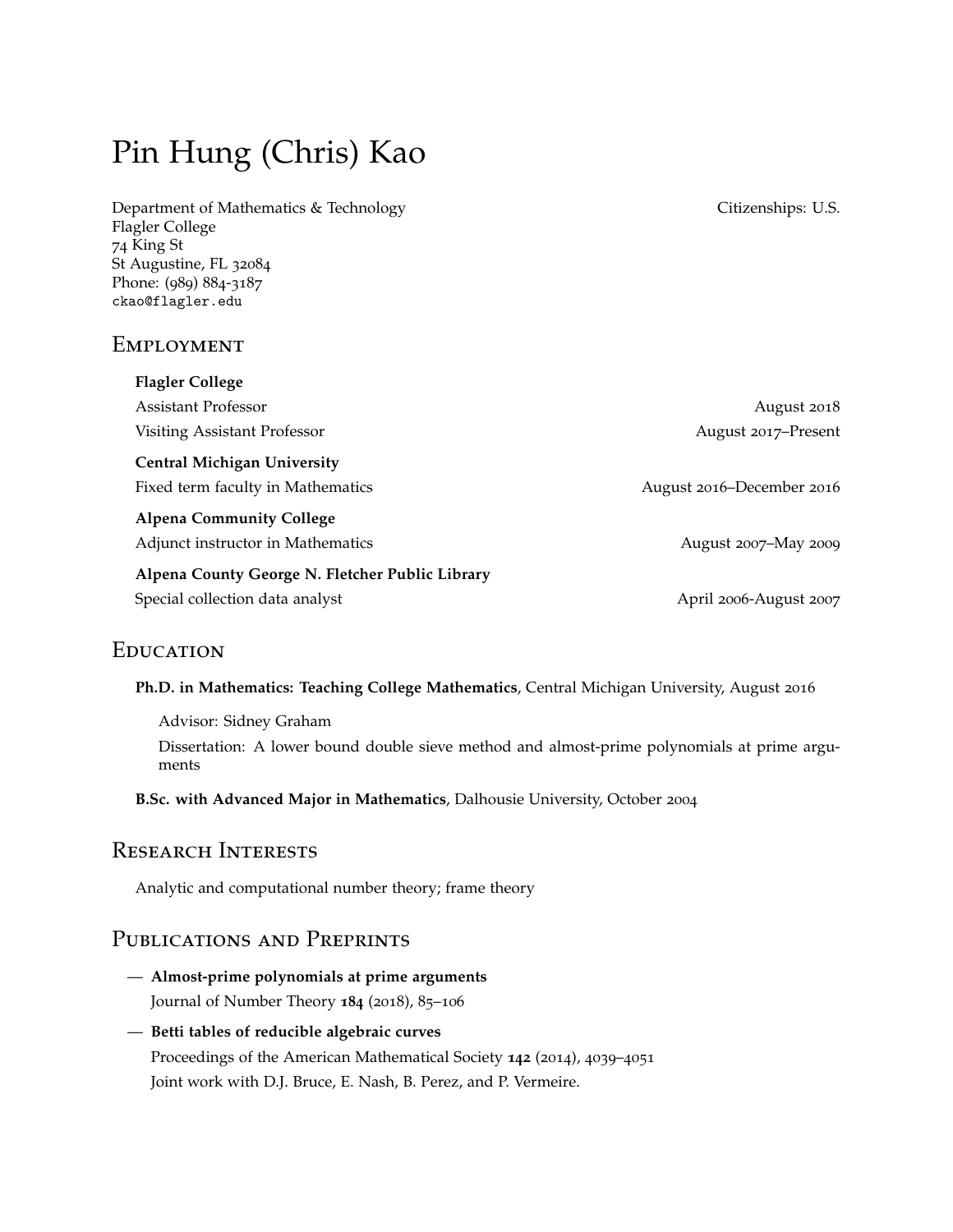## Honors and Awards

- Departmental Research Assistantship, Central Michigan University, Fall 2015
- Graduate College Fellowship, Central Michigan University, Fall 2014
- Nominee for Central Michigan University to participate in the Midwestern Association of Graduate Schools Excellence in Teaching Award, Spring 2014
- Departmental Research Assistantship, Central Michigan University, Fall 2013
- Departmental Outstanding Teaching Assistant Award, Central Michigan University, 2012
- Departmental Research Assistantship, Central Michigan University, Fall 2011
- Departmental Outstanding Tutoring Award, Central Michigan University, 2011
- Meritorious Winner, Mathematical/Interdisciplinary Contest in Modeling, 2003

# Teaching Experience

#### **Flagler College**

- Statistics, Spring 2018
- Calculus II, Fall 2017, Spring 2018
- Intermediate Algebra, Fall 2017, Spring 2018

#### **Central Michigan University**

- Business Calculus, Spring 2012, Fall 2016
- Linear Algebra and Differential Equations, Fall 2016
- Pre-calculus, Spring 2016, Fall 2012
- Introduction to Mathematical Proof, Spring 2014
- Linear Algebra & Matrix Theory, Spring 2013, Fall 2016
- Trigonometry, Spring 2011
- College Algebra, Fall 2010, Spring 2010
- Intermediate Algebra, Fall 2009

#### **Alpena Community College**

- Elementary Algebra, Spring 2009, Fall 2007
- College Algebra, Fall 2008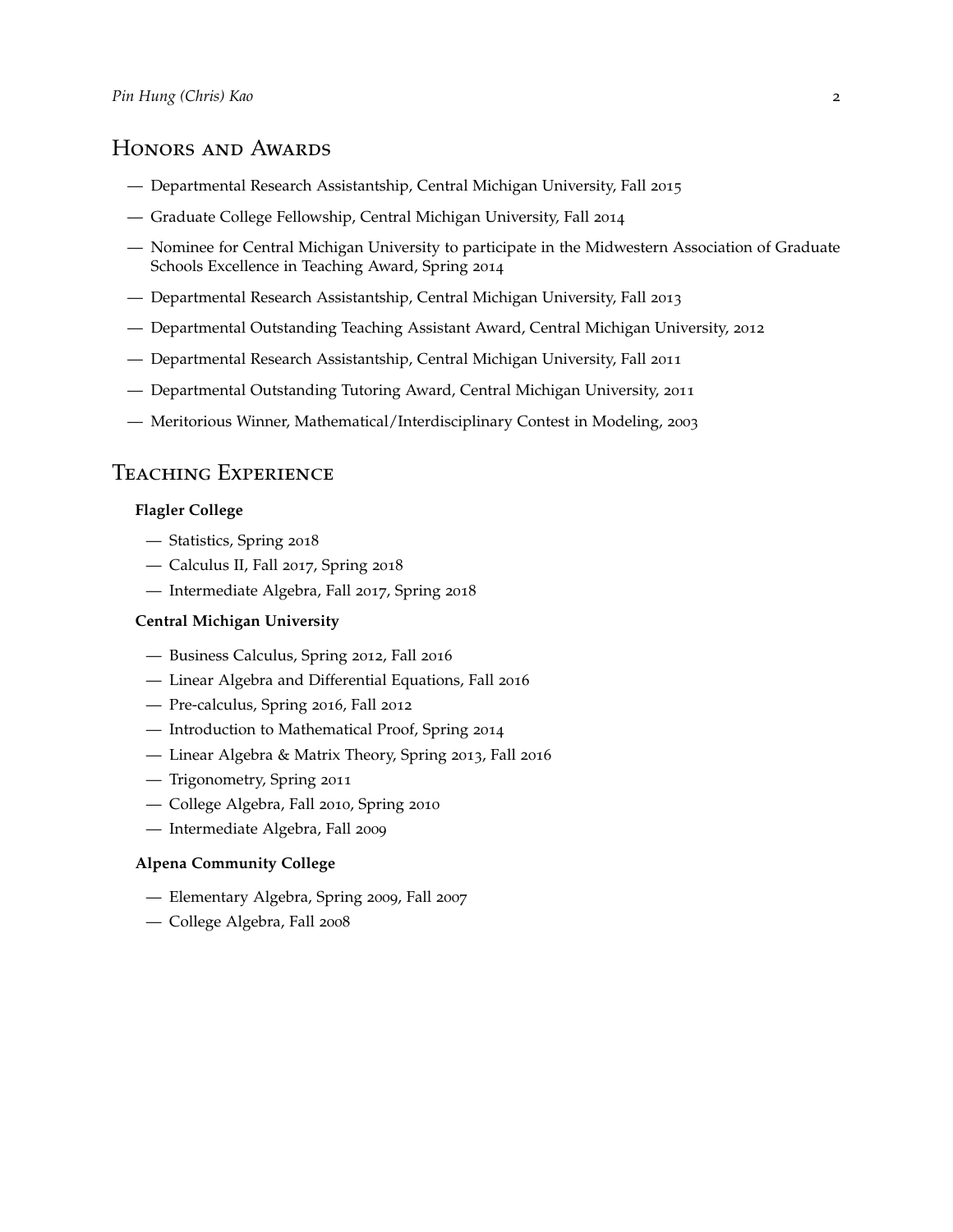## Conferences and Workshops

- Invited participant, Recent developments in Analytic Number Theory, Mathematical Sciences Research Institute, May 01-05 2017.
- 2016 MAA Michigan Section Meeting, Hillsdale, MI, April 2016
- Joint Mathematics Meeting, Seattle, January 2016
- New Geometric Techniques in Number Theory, MSRI Summer Graduate School, Mathematical Sciences Research Institute, July 2013.
- Conversations among Colleagues, Central Michigan University, March 2013.
- Further Connections Between Algebra and Geometry, North Dakota State University, February 2013.
- Sage Days 22: Computing with Elliptic Curves, MSRI Summer Graduate School, Mathematical Sciences Research Institute, June 2010.
- Illinois Number Theory Conference, University of Illinois at Urbana-Champaign, May 2010.

#### PRESENTATIONS AND TALKS

- *What is a sieve and what can you do with it?*, Eastern Michigan University, February 2018.
- *Polynomails at Prime Arguments*, Winthrop University, November 2017.
- *On Polynomials at Prime Arguments*, MAA Michigan Section Meeting, April 2016.
- *A Modified Selberg's Lower Bound Sieve and Its Applications*, Joint Mathematics Meeting, January 2016.
- *A Weighted Sieve of Laborde's*, Graduate Student Seminar, Central Michigan University, Fall 2015.
- *When Number Theory Meets Probability Theory*, AMS Graduate Student Chapter Meeting, Central Michigan University, Fall 2015.
- *An Overview of the Langlands Program*, Graduate Student Seminar, Central Michigan University, November 2013.
- *Artin's Reciprocity Law and the Class Field Theory*, CMU Algebra Learning Seminar, Central Michigan University, October 2013.
- *An Introduction to Elliptic Curves*, CMU Algebra Learning Seminar, Central Michigan University, April 2013.
- *A Gentle Introduction to Projective Spaces*, CMU Algebra Learning Seminar, Central Michigan University, September 2012.
- *Gauss and the Roots of Unity*, Number Theory Seminar, Central Michigan University, March 2012.
- *Sage: An Open Source Alternative to Ma∗* , Graduate Student Seminar, Central Michigan University, November 2011.
- *Sage Days 22: Computing with Elliptic Curves*, Graduate Student Seminar, Central Michigan University, September 2010.
- *On A Question Concerning Pairs of Integers that are Coprime*, Graduate Student Seminar, Central Michigan University, Spring, 2010.